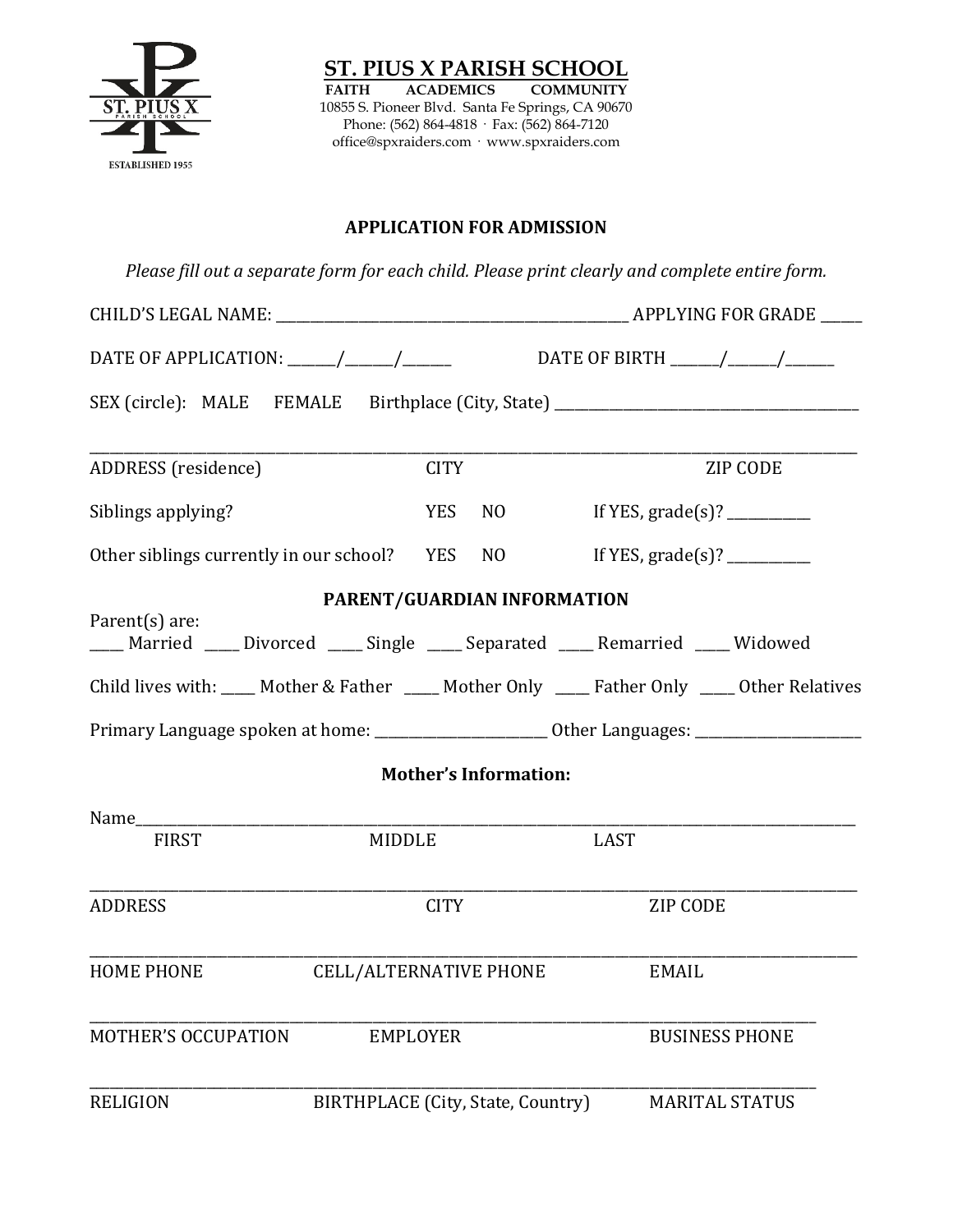# **Father's Information:**

| Name_                                                      |                                                                                                                                                                                 |                       |
|------------------------------------------------------------|---------------------------------------------------------------------------------------------------------------------------------------------------------------------------------|-----------------------|
| <b>FIRST</b>                                               | <b>MIDDLE</b>                                                                                                                                                                   | <b>LAST</b>           |
| <b>ADDRESS</b>                                             | <b>CITY</b>                                                                                                                                                                     | <b>ZIP CODE</b>       |
| <b>HOME PHONE</b>                                          | <b>CELL/ALTERNATIVE PHONE</b>                                                                                                                                                   | <b>EMAIL</b>          |
| <b>FATHER'S OCCUPATION</b>                                 | <b>EMPLOYER</b>                                                                                                                                                                 | <b>BUSINESS PHONE</b> |
| <b>RELIGION</b>                                            | BIRTHPLACE (City, State, Country)                                                                                                                                               | <b>MARITAL STATUS</b> |
|                                                            | <b>SCHOOL INFORMATION</b><br>Is your child currently attending school (circle)? YES<br>N <sub>0</sub>                                                                           |                       |
|                                                            |                                                                                                                                                                                 | Grade                 |
| City                                                       | District                                                                                                                                                                        | <b>Phone Number</b>   |
| $\bullet$<br>cards.<br>$\bullet$<br>financial obligations. | For a child entering Kindergarten or higher, please be prepared to present recent report<br>St. Pius X Parish School will contact current school to make sure family is meeting |                       |
| Special Education Assessment: YES                          | Is your child currently receiving (or has he/she ever received) Special Education Services or a<br>N <sub>0</sub>                                                               |                       |
| If yes, please describe these services:                    |                                                                                                                                                                                 |                       |

Has your child ever been recommended to be evaluated for Special Education needs or related needs (speech, counseling, etc.)? YES NO needs (speech, counseling, etc.)? YES

\_\_\_\_\_\_\_\_\_\_\_\_\_\_\_\_\_\_\_\_\_\_\_\_\_\_\_\_\_\_\_\_\_\_\_\_\_\_\_\_\_\_\_\_\_\_\_\_\_\_\_\_\_\_\_\_\_\_\_\_\_\_\_\_\_\_\_\_\_\_\_\_\_\_\_\_\_\_\_\_\_\_\_\_\_\_\_\_\_\_\_\_\_\_\_\_\_\_\_\_\_\_\_\_\_\_\_\_\_\_\_

\_\_\_\_\_\_\_\_\_\_\_\_\_\_\_\_\_\_\_\_\_\_\_\_\_\_\_\_\_\_\_\_\_\_\_\_\_\_\_\_\_\_\_\_\_\_\_\_\_\_\_\_\_\_\_\_\_\_\_\_\_\_\_\_\_\_\_\_\_\_\_\_\_\_\_\_\_\_\_\_\_\_\_\_\_\_\_\_\_\_\_\_\_\_\_\_\_\_\_\_\_\_\_\_\_\_\_\_\_\_\_

If yes, please describe the recommendations: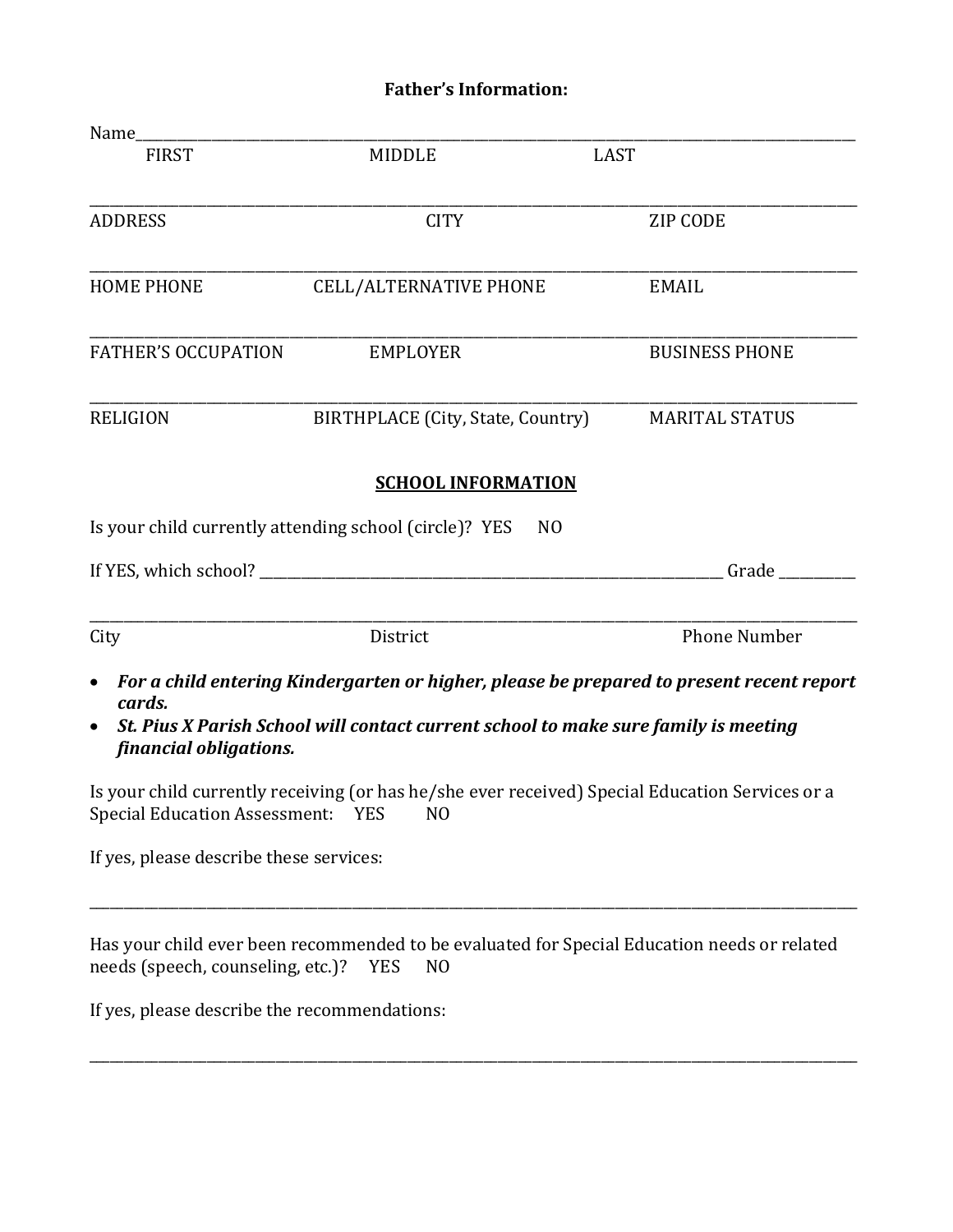### **RELIGIOUS INFORMATION**

|                                        |                                                         | Does your child regularly attend Church Services? YES<br>N <sub>O</sub>                      |
|----------------------------------------|---------------------------------------------------------|----------------------------------------------------------------------------------------------|
| <b>CHILD'S RELIGION</b>                |                                                         |                                                                                              |
| <b>Church Family Currently Attends</b> |                                                         | City, State                                                                                  |
|                                        | How do you as a family worship and practice your faith? |                                                                                              |
|                                        |                                                         | Will you actively support and participate in your child's religious education program?       |
| <b>YES</b>                             | N <sub>O</sub>                                          |                                                                                              |
| correct.                               |                                                         | I/We certify to the best of my/our knowledge the information on this application is true and |
|                                        |                                                         |                                                                                              |
|                                        |                                                         |                                                                                              |
| <b>Office Use Only</b>                 | <b>RECORD OF SACRAMENTS</b>                             |                                                                                              |
| Copy Rec'd                             |                                                         |                                                                                              |
| <b>Baptism</b>                         |                                                         |                                                                                              |
| Date                                   | Church                                                  | City/State                                                                                   |
| Reconciliation                         |                                                         |                                                                                              |
| Date                                   | Church                                                  | City/State                                                                                   |
| Eucharist <sub>_______________</sub>   |                                                         |                                                                                              |
| Date                                   | Church                                                  | City/State                                                                                   |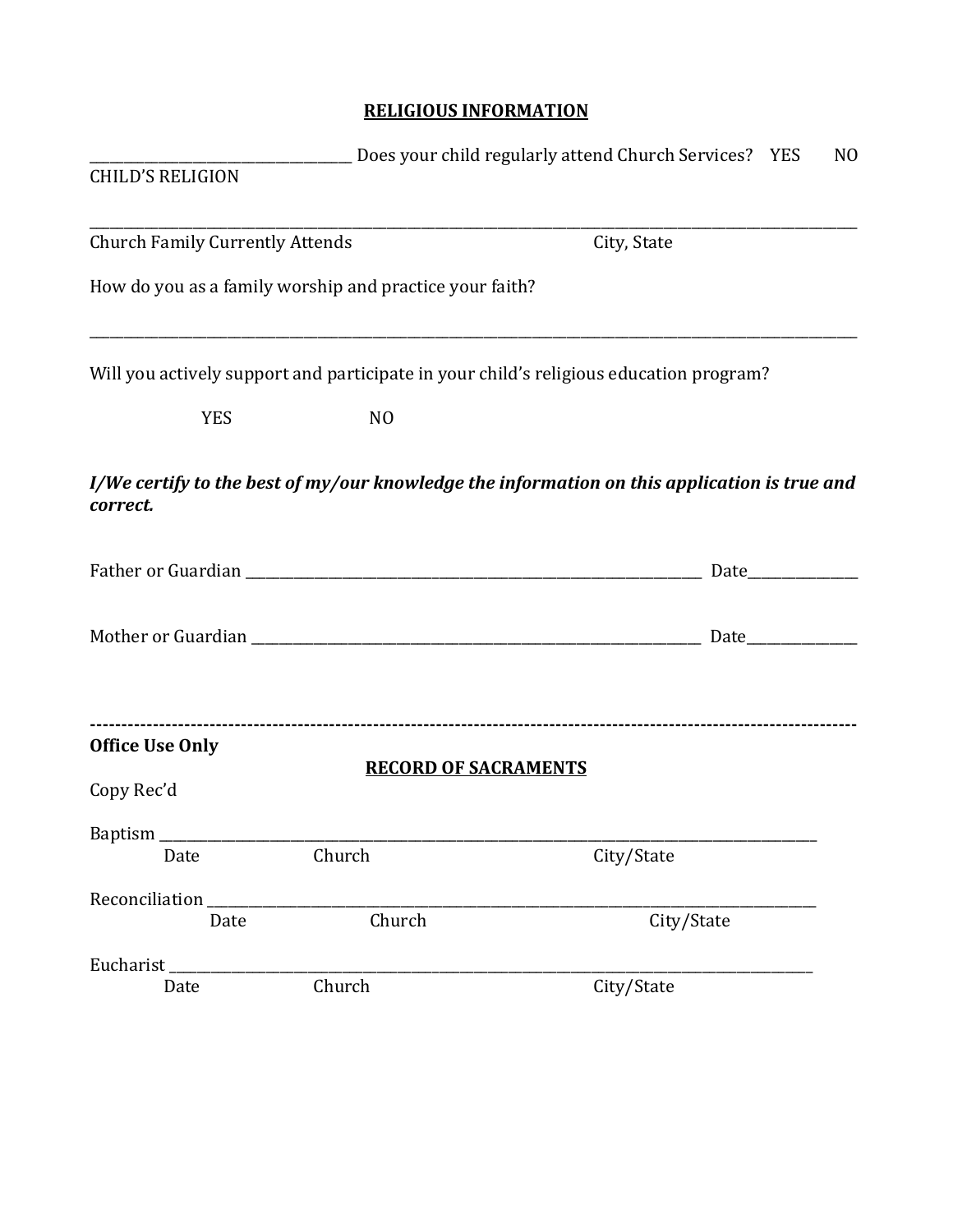### **ST. PIUS X PARISH SCHOOL STUDENT/FAMILY QUESTIONNAIRE**

| Please take a moment to fill out this questionnaire. The information you provide will be kept<br>confidential. Please print all information. |            |                |  |  |  |
|----------------------------------------------------------------------------------------------------------------------------------------------|------------|----------------|--|--|--|
| <b>GENERAL INFORMATION</b>                                                                                                                   |            |                |  |  |  |
|                                                                                                                                              |            |                |  |  |  |
| Please list the people who live with the child at home (If one parent does not live with the child,                                          |            |                |  |  |  |
| please complete the CHILD CUSTODY INFORMATION SHEET):                                                                                        |            |                |  |  |  |
| <u> 1989 - Andrea Stadt Britain, amerikan bernama di sebagai bernama di sebagai bernama di sebagai bernama di se</u>                         |            |                |  |  |  |
| Has your child ever repeated a grade? YES Which Grade? ________<br>N <sub>0</sub>                                                            |            |                |  |  |  |
| How is your child's health? Are there any special concerns the school should know about?                                                     |            |                |  |  |  |
|                                                                                                                                              |            |                |  |  |  |
| Do you feel your child will have any difficulty with behavior in a classroom with 20-30 students<br>and one teacher?                         |            |                |  |  |  |
| <b>DAILY CARE OF THE CHILD</b>                                                                                                               |            |                |  |  |  |
|                                                                                                                                              |            |                |  |  |  |
|                                                                                                                                              |            |                |  |  |  |
| <b>OTHER INFORMATION</b>                                                                                                                     |            |                |  |  |  |
| (please include the name of the family that referred you, if you were referred to our school)                                                |            |                |  |  |  |
| Will you actively support mandatory school service hours?                                                                                    | <b>YES</b> | N <sub>0</sub> |  |  |  |
| Will you actively support school-sponsored fundraising activities/events?                                                                    | <b>YES</b> | N <sub>0</sub> |  |  |  |
| Will you support the policies of St. Pius X School as stated in the Family Handbook? YES                                                     |            | N <sub>0</sub> |  |  |  |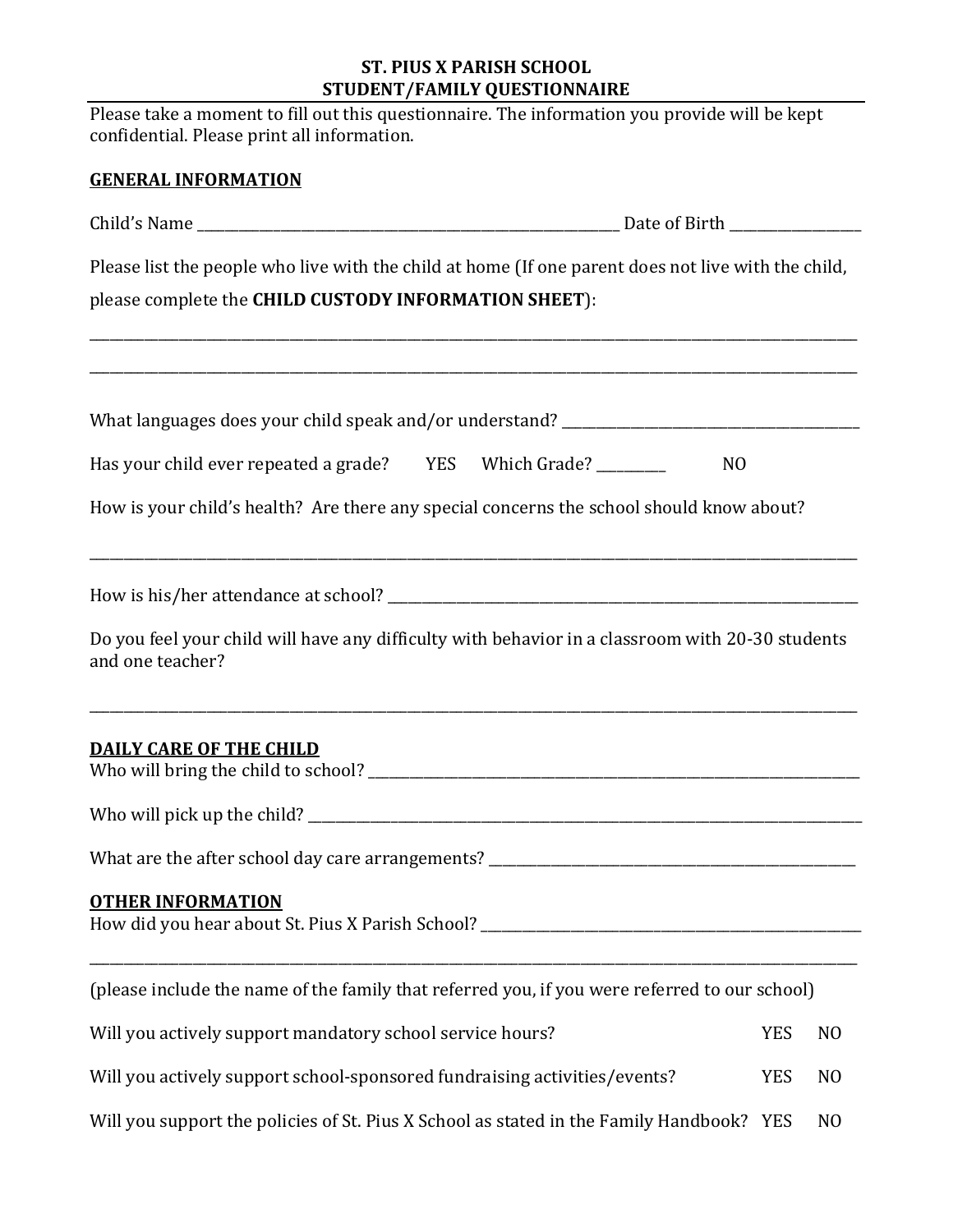#### **St. Pius X Parish School CHILD CUSTODY AND VISITATION INFORMATION**

| The information requested below is necessary for a child who does not live with both              |
|---------------------------------------------------------------------------------------------------|
| natural parents due to separation, divorce, or other circumstances. The parent/guardian           |
| with whom the child lives is the custodial parent. Natural parents have equal access to the child |
| and his/her school information, unless a written court order prohibits it. All information        |
| provided is considered confidential. PLEASE PRINT ALL INFORMATION.                                |

Child(ren)'s Legal Full Name: \_\_\_\_\_\_\_\_\_\_\_\_\_\_\_\_\_\_\_\_\_\_\_\_\_\_\_\_\_\_\_\_\_\_\_\_\_\_\_\_\_\_\_\_\_\_\_\_\_\_\_\_\_\_\_\_\_\_\_\_\_\_\_\_\_\_\_\_\_\_\_\_\_\_\_\_\_

Please check the box or boxes that best describe your child custody and/or visitation arrangements:

□ Joint Custody: both parents share joint physical and joint legal custody.

Names of Parents/Legal Guardians with Joint Custody: \_\_\_\_\_\_\_\_\_\_\_\_\_\_\_\_\_\_\_\_\_\_\_\_\_\_\_

 $\Box$  Joint Legal Custody: both parents share the rights and responsibilities to make decisions regarding health, education, and welfare of the child.

Name of Parents/Legal Guardians with Joint Legal Custody: \_\_\_\_\_\_\_\_\_\_\_\_\_\_\_\_\_\_\_\_\_\_\_\_\_\_\_\_\_\_\_\_\_\_\_\_\_\_\_\_\_\_

□ Joint Physical Custody means both parents shall have significant periods of physical custody.

Names of Parents/Legal Guardians with Joint Physical Custody:

 $\Box$  Sole Legal Custody means one parent has the right and responsibility to make decisions regarding health, education, and welfare of the child.

Name of Parent/Legal Guardian with Sole Legal Custody: \_\_\_\_\_\_\_\_\_\_\_\_\_\_\_\_\_\_\_\_\_\_\_\_\_\_

□ Sole Physical Custody means a child shall reside and be under the supervision of one parent, subject to the court to order visitation.

Name of Parent/Legal Guardian with Sole Physical Custody: \_\_\_\_\_\_\_\_\_\_\_\_\_\_\_\_\_\_\_\_\_\_\_

 $\Box$  Primary Physical Custody means the parent with whom the child resides the majority of the time.

Name of Parent/Legal Guardian with Primary Physical Custody:

| Home address: |  |  |  |
|---------------|--|--|--|
|               |  |  |  |

Home Phone: \_\_\_\_\_\_\_\_\_\_\_\_\_\_\_\_\_\_\_\_\_\_\_\_\_\_\_\_\_\_\_\_\_\_\_\_\_\_\_ Work/Cell: \_\_\_\_\_\_\_\_\_\_\_\_\_\_\_\_\_\_\_\_\_\_\_\_\_\_\_\_\_\_\_\_\_\_\_\_\_\_\_\_\_\_

Email: \_\_\_\_\_\_\_\_\_\_\_\_\_\_\_\_\_\_\_\_\_\_\_\_\_\_\_\_\_\_\_\_\_\_\_\_\_\_\_\_\_\_\_\_\_\_\_\_\_\_\_\_\_\_\_\_\_\_\_\_\_\_\_\_\_\_\_\_\_\_\_\_\_\_\_\_\_\_\_\_\_\_\_\_\_\_\_\_\_\_\_\_\_\_\_\_\_\_\_\_\_\_\_